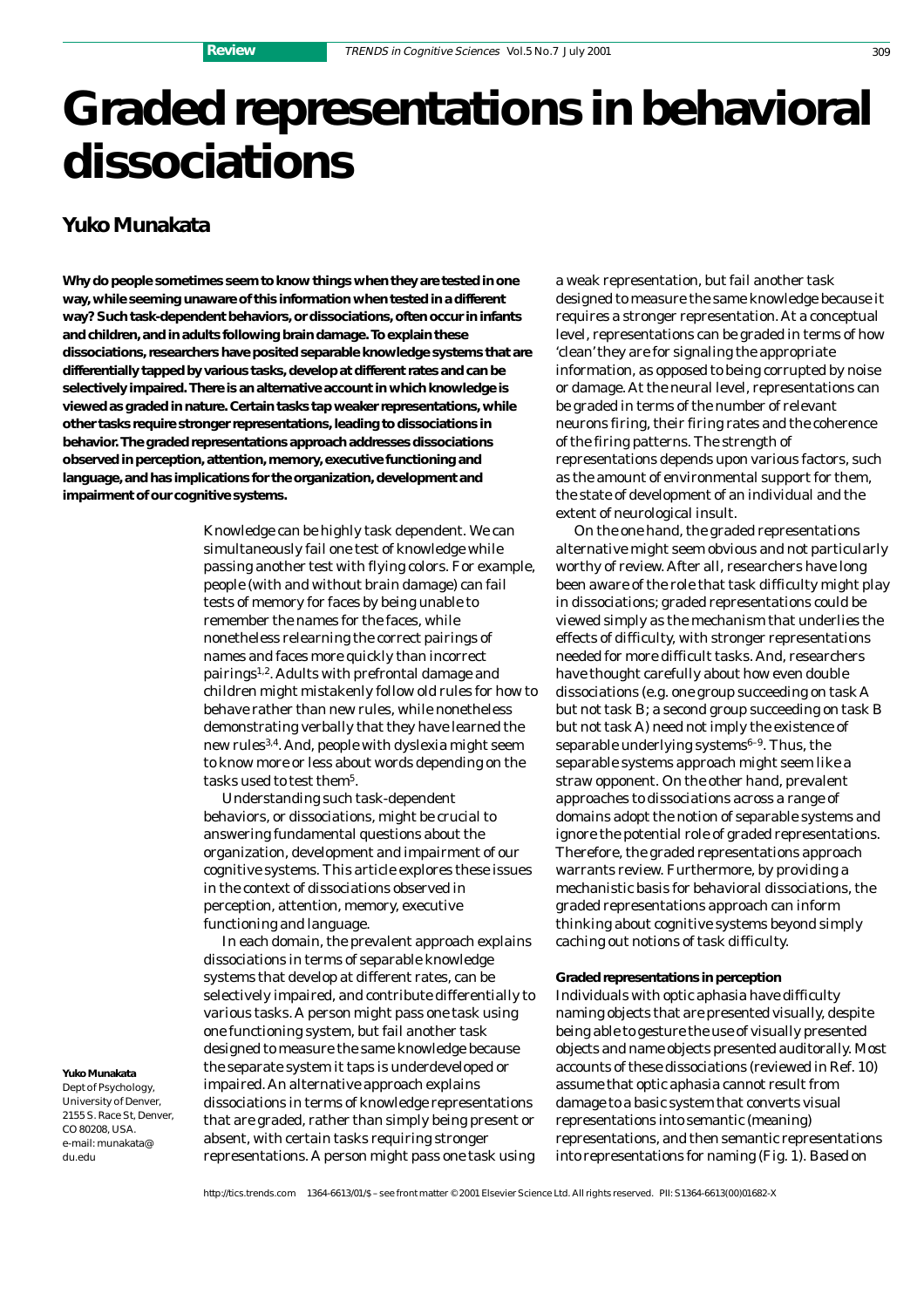

**Fig. 1.** Theories of dissociations observed in optic aphasia. According to prevalent accounts (a), the failure of individuals to name visually presented objects could not arise simply from damage to a basic system (indicated by straight arrows). Damage to the visual–semantics pathway is inconsistent with the ability of individuals to gesture the use of visually presented objects (which presumably occurs via the visual–semantic–gesture pathway); damage to the semantics–naming pathway is inconsistent with the ability of individuals to name objects presented auditorally (which presumably occurs via the auditory–semantics–naming pathway). Thus, additional systems must be posited (some of which are shown by curved arrows). According to a graded representations account (b), the observed dissociations could arise owing to partial damage to the visual–semantics and semantics–naming pathways in the basic system. The resulting weak representations most affect tasks that tap both damaged pathways, such as naming visually presented objects (which presumably occurs via the visual–semantics–naming pathway). Adapted, with permission, from Ref. 10.

# this assumption, prevalent accounts must incorporate additional systems (in some cases via additional pathways) to the basic visual–semantic–naming system to explain the dissociations observed in optic aphasia.

In contrast, according to a graded representations account, these dissociations result from partial damage to both pathways in the basic visual–semantics–naming system $10$ . Specifically, damage to the visual–semantics pathway could result in weak semantic representations for visually presented objects. These weak semantic representations might not be strong enough to drive a damaged semantics–naming pathway, leading to optic aphasics' difficulty in naming visually presented objects. However, these weak semantic representations might be sufficient to drive an intact semantics–gesture pathway, which allows optic aphasics to gesture the use of visually presented objects. Similarly, strong semantic representations (e.g. via an intact auditory– semantics pathway) might be sufficient to drive the damaged semantics–naming pathway, allowing optic aphasics to name auditorally presented objects. A neural network model that instantiates this graded representations account simulated the dissociations in optic aphasia<sup>10</sup>. Furthermore, the model predicted that individuals with optic aphasia should have more difficulty gesturing the use of visually presented objects than naming objects presented auditorally. The gesturing task leads to weak representations in the first stage of processing (visual–semantics) that are then

http://tics.trends.com

propagated through the system, having a relatively large effect on performance, whereas the auditory naming task involves weak representations only at the end stage of processing (semantics–naming), resulting in relatively less impairment. This prediction is supported by several studies (reviewed in Ref. 10). The model also suggested a method for improving the performance of individuals by preventing them from responding to a visual object immediately. Such a delay improved the performance of the model dramatically, because weak representations from the visual–semantics pathway were strengthened before the semantics–naming pathway operated on them. This prediction has also been supported $11$ .

## **Graded representations in attention**

Individuals with damage to parietal cortex tend to neglect the contralateral side of space, instead focusing attention on the ipsilateral side<sup>12</sup>. However, the evaluation of attention again depends crucially on how it is measured. Although individuals might be poor at identifying contralateral stimuli, they are able to make accurate same–different judgments about contralateral and ipsilateral stimuli<sup>13,14</sup>. The prevalent account of this dissociation was that the perception by the individual of the stimuli was preserved, but a separable system for conscious awareness of perception was selectively impaired. That is, individuals could attend to and perceive contralateral stimuli, but they could not achieve the conscious awareness of the stimuli required for  $identification<sup>13</sup>$ .

In contrast, according to a graded representations account, the dissociation following parietal damage might result because less visual information (a weaker representation) is required for a same–different judgment than for identifying a stimulus<sup>14</sup>. This graded representations account predicted that: (1) neurologically intact participants should show the same dissociation with degraded stimuli (e.g. when the stimuli on one side of space are viewed through a diffusing mask); and (2) the dissociation should disappear in individuals with parietal damage and neurologically intact participants when the amount of visual information required for the two tasks is equated (e.g. with a forced choice procedure for the identification task). Both of these predictions were confirmed<sup>14</sup>. Furthermore, neural network models have demonstrated how graded activity patterns can govern attention, and how damage to such systems can lead to deficits observed in neglect<sup>15,16</sup>.

#### **Graded representations in memory**

Some of the most compelling dissociations in memory occur early in development. For example, infants demonstrate an apparent memory for hidden objects within the first few months of life in violation-of-expectation studies<sup>17,18</sup>, while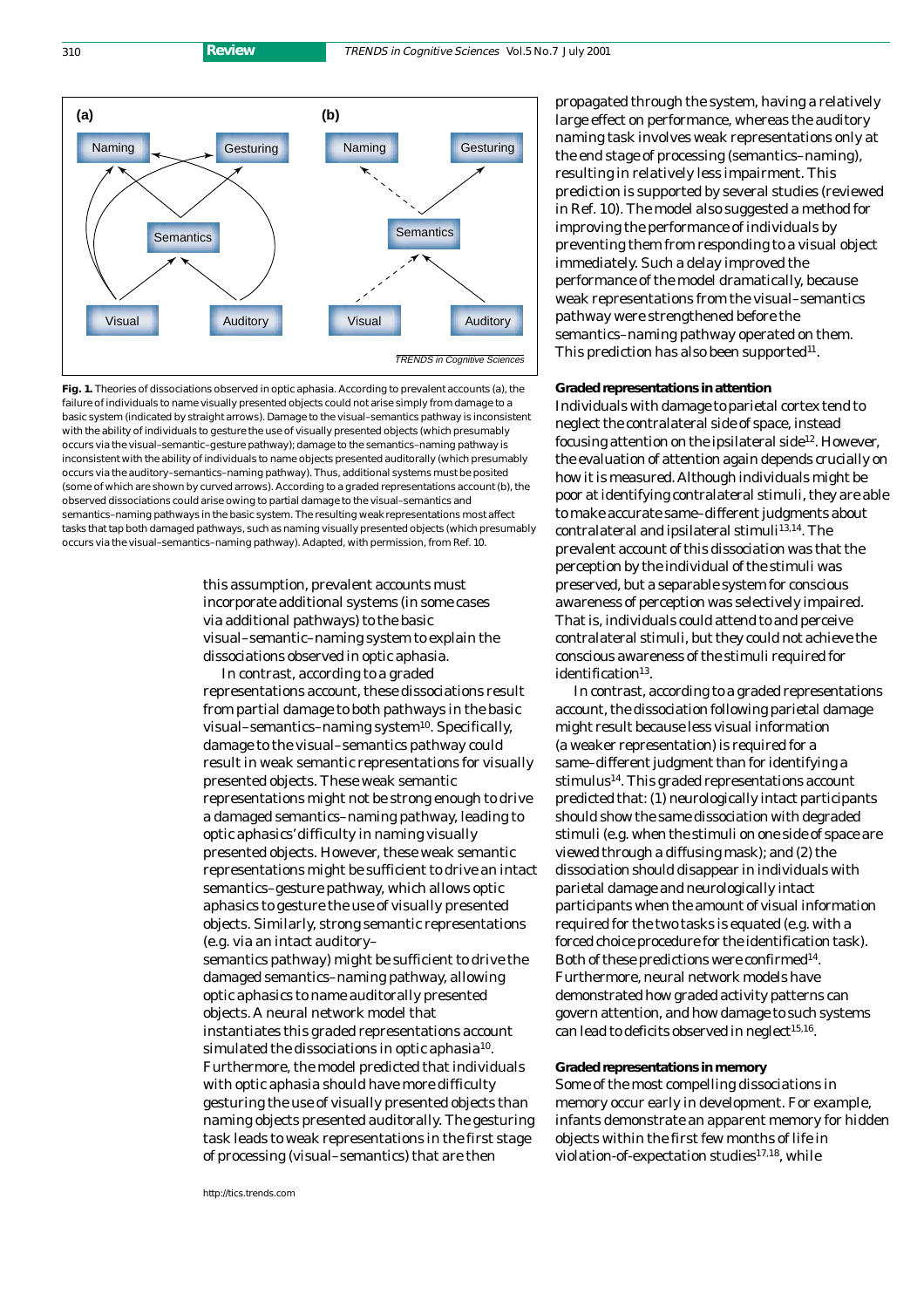## **Box 1. Dissociations in memory development**

Violation-of-expectation studies build on the assumption that infants look longer at events that they find novel or unnatural<sup>a,b</sup>. When the novelty or unnaturalness of such events arises based on objects that have been occluded, the longer looking times of infants at these events are taken as evidence of their memory for the hidden objects. Although these methods are not without controversy (e.g. see special issues covering debates on those methods in Refs c–e), they have provided important constraints on theories of memory development.



**Fig. I.** An experiment using the violation-of-expectation method to test infants' memory for hidden objects<sup>c</sup>. After infants viewed a drawbridge-like stimulus rotating back and forth (a), a block was placed in the path of the drawbridge. In the 'possible' event (b), the drawbridge rotated to the point where it would touch the block and then rotated back to its starting point. In the 'impossible' event (c), the drawbridge appeared to rotate through the space occupied by the block before rotating back to its starting point.

In one of the most well-known studies using this methodf , infants viewed a drawbridge-like stimulus rotating back and forth, and then saw possible and impossible events involving the drawbridge and a block that became occluded by the drawbridge (Fig. I). Infants as young as 3.5 months looked longer at the impossible event, indicating some apparent memory for the occluded block. The dissociation between the sensitivity of infants in such violation-of-expectation studies and their failure to search for hidden objects is one of the most salient in memory development.

Such dissociations are observed even within search tasks. For example, infants appear to reach for toys that are hidden by completely darkening a room<sup>g,h</sup> months earlier than they will reach for toys that are hidden by visible occluders in the light. From a graded representations approach, a weak memory of an occluded object might be strong enough to guide a reach in the dark, when there is no direct visual information conflicting with the memory of the object. This same memory, however, might not survive the interference from the visual stimulus of an occluder where the object used to be<sup>i</sup>. This graded representations account predicts that infants might search more for an object that has been hidden behind a visible occluder if the room lights are then turned off (reducing the interference from the occluder on the weak representation of the hidden object) compared with if the room lights are left on. Preliminary results from our laboratory support this prediction.

#### **References**

- a Fantz, R.L. (1964) Visual experience in infants: decreased attention to familiar patterns relative to novel ones. *Science* 146, 668–670
- b Spelke, E.S. (1985) Preferential looking methods as tools for the study of cognition in infancy. In *Measurement of Audition and Vision in the First Year of Postnatal Life* (Gottlieb, G. and Krasnegor, N., eds), pp. 323–363,Ablex
- c Special Issue (2000) *Infancy* Vol. 1 (4)
- d Special Issue (1999) *Dev. Sci*. Vol. 2 (2)
- e Special Issue (1998) *Infant Behav. Dev*. 21 (2)
- f Baillargeon, R. (1987) Object permanence in 3.5- and 4.5-month-old infants. *Dev. Psychol.* 23, 655–664
- g Goubet, N. and Clifton, R.K. (1998) Object and event representation in 6-and-a-half-month-old infants. *Dev. Psychol.* 34, 63–76
- h Hood, B. and Willatts, P. (1986) Reaching in the dark to an object's remembered position: evidence for object permanence in 5-month-old infants. *Br. J. Dev. Psychol.* 4, 57–65
- i Munakata, Y. *et al.* (1997) Rethinking infant knowledge: toward an adaptive process account of successes and failures in object permanence tasks. *Psychol. Rev.* 104, 686–713

nonetheless failing for several more months to search for desired objects that are presented and then hidden (see Box 1). A prevalent account of this dissociation is that the memory of young infants for hidden objects is intact, but separable systems for acting on this memory are underdeveloped (e.g. a problem-solving system for lifting an occluding cover to retrieve a toy underneath)19–21. Although problem-solving demands are likely to be part of the problem<sup>22</sup>, they do not fully explain the dissociation. When problem-solving demands are equated for retrieving visible and hidden toys,

infants successfully retrieve visible objects while showing little memory for hidden objects, demonstrating that their failures with hidden objects cannot be due solely to problem-solving deficits<sup>23,24</sup>.

According to a graded representations account, the abilities of infants to represent hidden objects become stronger with development; dissociations in memory for hidden objects result because weak representations of hidden objects suffice for some tasks but not others<sup>23</sup>. For example, a weak representation of a hidden object might allow infants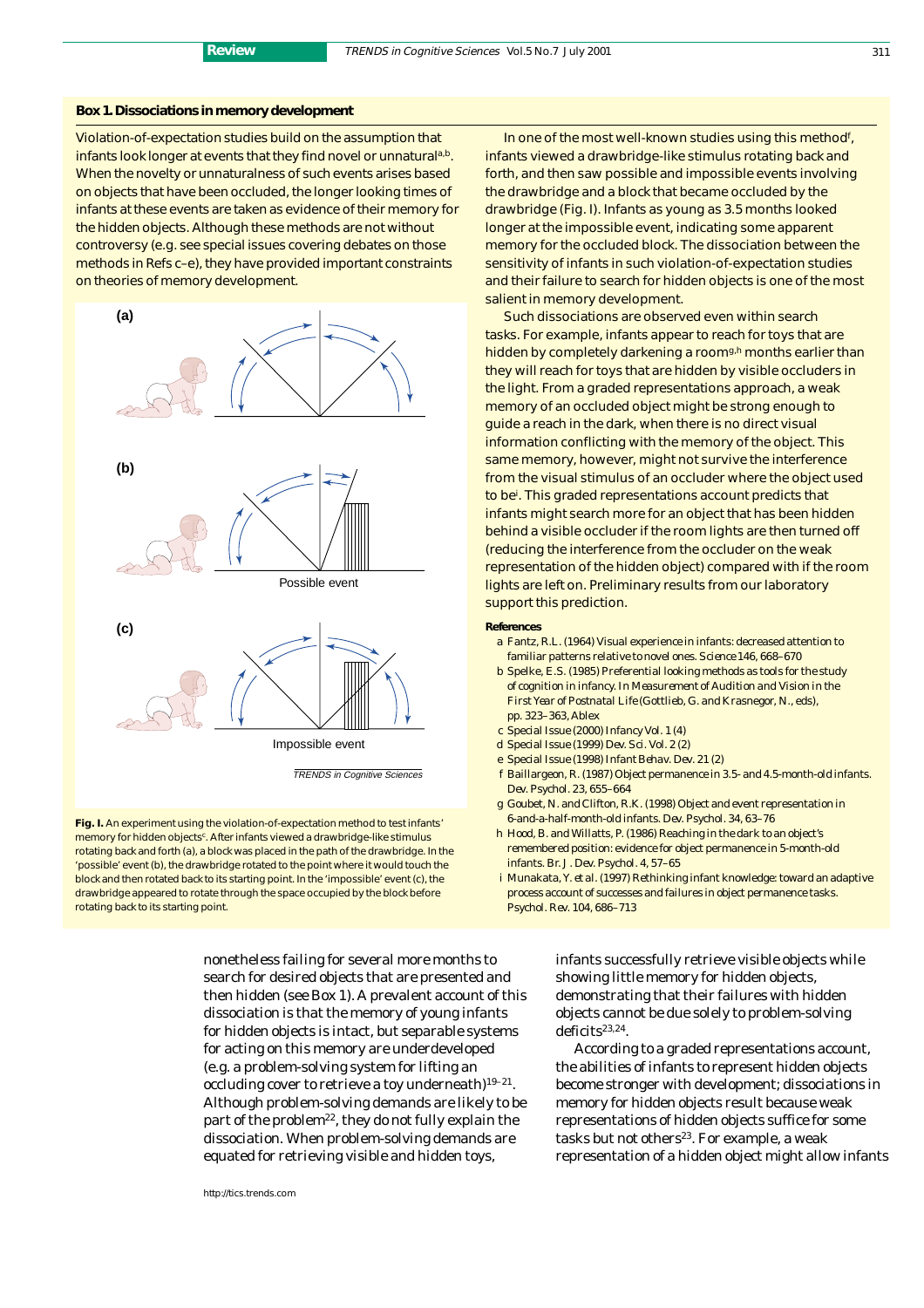to recognize a strange event with that object in the violation-of-expectation paradigm. Such weak representations might not suffice for reaching for hidden objects, owing to the greater complexity and effort of reaching. However, search failures would not simply reflect deficits in the action system for reaching; strong representations of objects (e.g. for visible objects) might be sufficient to drive the reaching system. This graded representations account of dissociations in memory development parallels the account of dissociations in optic aphasia. In both cases, particularly poor performance arises when tasks tap the interaction between two pathways with weak representations (the naming of visually presented objects or reaching for hidden objects), with relatively spared performance when tasks tap only one pathway with weak representations (gesturing the use of a visually presented object, naming an auditorally presented object, recognizing an impossible event with an occluded object and reaching for a visible object). A neural network model has demonstrated how graded representations can support the dissociations observed in memory development<sup>23</sup>. The model also predicted that infants would search more for familiar toys than novel toys after they were hidden (because familiar toys support stronger representations), whereas infants typically showed novelty preferences with visible objects. Preliminary work supports this prediction (Y. Munakata, unpublished observations).

**Graded representations in executive functioning** Adults with damage to prefrontal cortex, infants and children show dissociations in executive functioning, appearing to know things but failing to act appropriately on the basis of this knowledge. For example, adults with prefrontal damage and children can verbally report new rules they have learned for sorting cards (e.g. to sort according to the color of the objects on the cards), but incorrectly sort the cards according to previously learned rules (e.g. based upon the shape of the objects on the cards) $3,4$ . Similarly, infants can look to a new location where they have watched a toy being hidden, but incorrectly reach back to an old location where the toy was previously hidden<sup>26-28</sup>. Such compelling dissociations have suggested that action systems might be selectively impaired or underdeveloped while separable knowledge systems are fully functioning28,29.

In contrast, according to a graded representations account, prefrontal representations might be weak because of neurological insult or state of development; dissociations in executive functioning result because weak prefrontal representations suffice for some tasks but not others<sup>25,30-32</sup>. For example, stronger representations might be required to resolve conflict. Sorting a card (e.g. a red truck) according to a new rule requires

http://tics.trends.com

resolving a conflict (e.g. between the new rule of color and the previous rule of shape). In contrast, answering a standard verbal question about the new rule (e.g. 'Where do red things go in the color game?') does not involve any conflict. This graded representations account predicted that the dissociation between sorting and verbal measures would disappear when the amount of conflict in the two tasks was equated (e.g. by adding conflict to the verbal query by asking, 'Where do red trucks go in the color game?'). This prediction has been confirmed in children<sup>25</sup>. Similarly, a weak prefrontal representation of a hidden object might allow infants to gaze correctly at the location where the object is hidden, whereas a stronger representation is needed to overcome the prepotent response to reach back to a previous hiding location. This graded representations account was instantiated in a neural network model that (like infants) gazed more frequently than it reached, allowing the gazing system to make better use of weak representations of hidden objects<sup>32</sup>.

#### **Graded representations in language**

People with phonological dyslexia have difficulty reading non-words (e.g. 'nust'), despite being able to read regular words (e.g. 'mint') and exception words (e.g. 'pint'), and to repeat non-words after hearing them. Again, this dissociation leads to the assumption that phonological dyslexia cannot result from damage to a general phonological system; otherwise, people with phonological dyslexia would not be able to read words or repeat non-words after hearing them. One account of these dissociations thus posits two systems for transforming information from print (orthography) to sound (phonology): a word-specific system that is preserved in phonological dyslexia and a grapheme-tophoneme conversion system that is impaired in phonological dyslexia33.

By contrast, according to a graded representations account, the dissociations observed in phonological dyslexia result from the weakening of general phonological representations, and the effects of these weak representations on an interactive language system including orthography and semantics<sup>5,34,35</sup>. Specifically, weak phonological representations might suffice for people to respond appropriately given other (non-phonological) support, as is available for reading words (semantic support) and for repeating non-words after hearing them (auditory support). These weak phonological representations might not suffice without such other support, as in the case of reading non-words (no semantic or auditory support). This graded representations account predicted that people with phonological dyslexia would show decreasing abilities to repeat words and non-words as the semantic and auditory support for them decreased. This prediction has been confirmed<sup>5</sup>. Furthermore,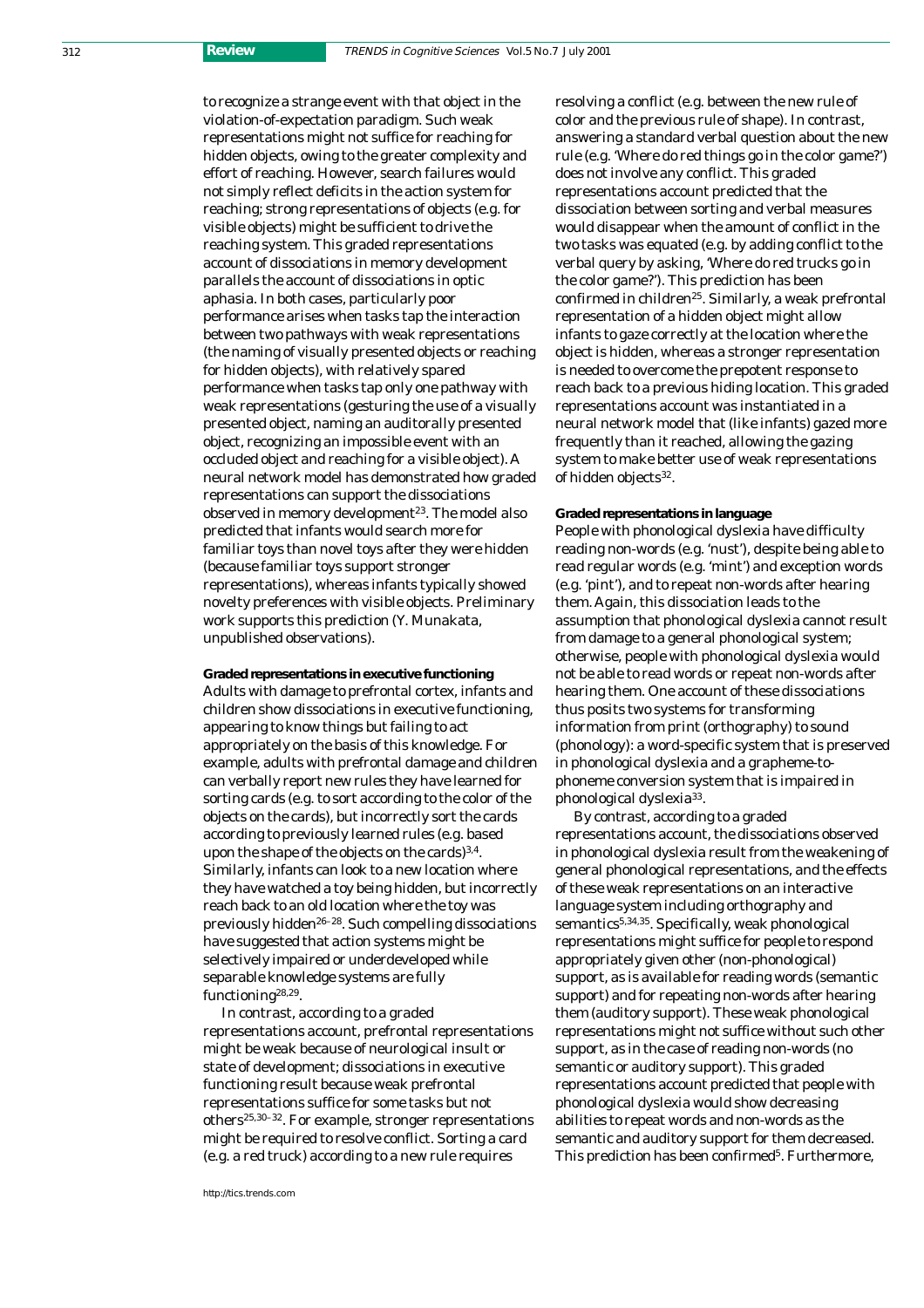## **Box 2. Explaining dissociations in terms of separable systems**

Dissociations in recognition memory (between measures of recollection and familiarity) might be best understood in terms of the operation of two separate systems (the hippocampus and cortex). Consider the case of meeting a new person, and then encountering her a month later and recognizing her. Recollection refers to the retrieval of specific information about her (such as where you were when you met her, what her name is, etc.) in this recognition process. Familiarity refers to the assessment that she is known ('I know I've seen her before!'), without the recollection of specific information.

Recollection, but not familiarity, is associated with hippocampal activity<sup>a</sup>. When people recognize words that they have studied, hippocampal activity increases if they report recollecting the words, but not if they report that they know that they have seen the words without recollecting them (i.e. based on familiarity). In fact, hippocampal activity is similarly low for such recognized, non-recollected words as for new (also non-recollected) words. Furthermore, hippocampal damage impairs recollection but not familiarity, even when difficulty across tasks is controlled<sup>b</sup>.

Computational considerations have also supported the notion of distinct roles for the hippocampus and cortex in memory<sup>c</sup>. Recollecting particular episodes requires rapid learning with non-overlapping representations. For example, recollecting meeting that particular person requires learning from a single episode and keeping that memory distinct from memories of meeting other people. The anatomy and physiology of the

neural network models have demonstrated how an interactive system of phonology, orthography and semantics can support typical language processing (without specialized systems for regular words, non-words and exception words), and how damage to the system can lead to the dissociations observed in different types of dyslexia<sup>16,34,36-38</sup>.

## **Conclusions**

Behavioral dissociations cut across the domains of perception, attention, memory, executive functioning and language. These dissociations might be most salient during development and following brain damage, but are also observed in typical, adult populations (see, for example, Refs 2,14,39,40).

The graded representations approach provides a unified framework for understanding behavioral dissociations. Behaviors are viewed in terms of an interactive system that is sensitive to the strength of representations, which can vary based on factors such as environmental support, state of development and brain damage. Neural network models

hippocampus make it well suited for this task (e.g. with relatively sparse representations that minimize interference). In contrast, representing the underlying structure of the environment requires slow, interleaved learning using distributed, overlapping representations. For example, abstracting a general schema for meeting people (e.g. what kinds of conversation are appropriate, how closely people stand) requires slow learning over multiple episodes, collapsing across the differences of meeting individual people. The cortex appears to be well suited for this task, and can also support familiarity based recognition. Thus, a fundamental computational trade-off in memory suggests the need for two specialized systems that the hippocampus and cortex appear to satisfy.

Finally, recollection and familiarity are associated with distinct event-related potential components, with different timing and spatial topography<sup>d</sup>. A relatively early frontal FN400 component varies with the familiarity of words, whereas a relatively late parietal component varies with the recollection of specific words.

#### **References**

- a Eldridge, L.L. *et al.* (2000) Remembering episodes: a selective role for the hippocampus during retrieval. *Nat. Neurosci.* 3, 1149–1152
- b Holdstock, J.S. *et al.* Memory dissociations following human hippocampal damage. *Hippocampus* (in press)
- c McClelland, J.L. *et al.* (1995) Why there are complementary learning systems in the hippocampus and neocortex: insights from the successes and failures of connectionist models of learning and memory. *Psychol. Rev.* 102, 419–457
- d Curran, T. (2000) Brain potentials of recollection and familiarity. *Mem. Cognit.* 28, 923–938

instantiating graded representations have simulated a range of dissociations and led to numerous predictions that have been confirmed empirically. This approach has shown promise to advance theorizing about how developmental transitions occur, and to inform intervention and rehabilitation.

These notions surrounding the nature of our cognitive systems might seem intuitive, or even obvious; they have been part of the cognitive literature for some time41 and have been emphasized in both neural network and dynamic systems approaches<sup>42</sup>. However, numerous theories ignore the potential role of graded representations, instead treating knowledge as all or nothing and attributing dissociations to deficits in separable systems. It can be difficult within this kind of framework to think about how developmental transitions occur<sup>43</sup> or how to intervene or rehabilitate. How could children go from nothing to all, and how can individuals improve if critical separable pathways are simply missing? Furthermore, theories within this framework can become unwieldy in the number of separate systems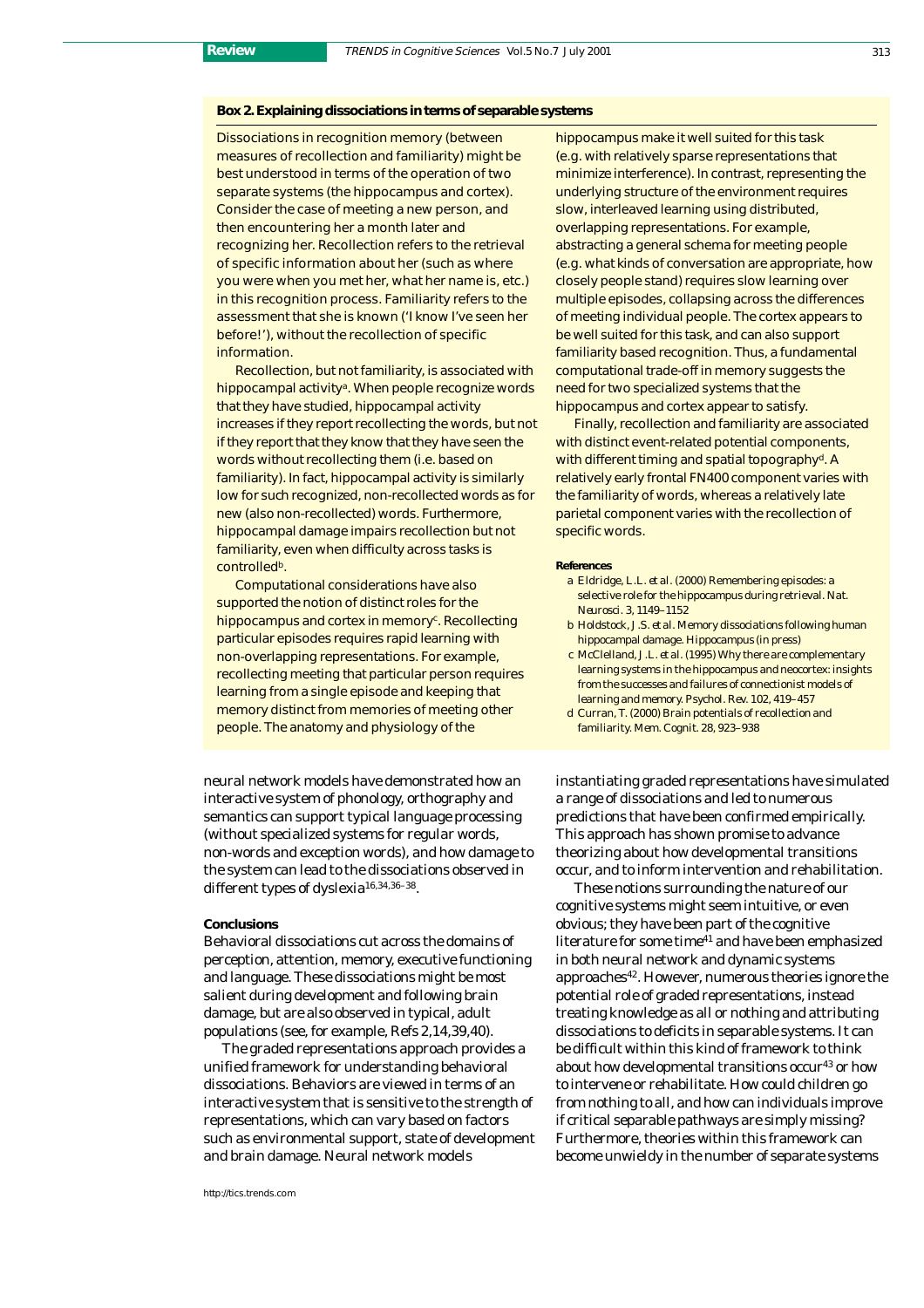## **Box 3. Explaining associations as well as dissociations**

Theories that posit multiple separable pathways to explain dissociations in behavior might have more difficulty accounting for related associations than graded representations approaches. Consider the case of reading, specifically reading regular words, non-words and exception words.

These tasks might seem like natural candidates for separable specialized systems. Regular words and non-words can be read according to rules about orthography-to-phonology mappings: 'mint' is pronounced according to the same rules that govern the pronunciation of 'hint' and 'lint,' and 'nust' follows the same rules that govern 'must' and 'rust.' In contrast, exceptions such as 'pint' violate such rules. And, regular and exception words might be 'looked up', based on prior experience, whereas non-words cannot. Further, behavioral patterns during development and following brain damage suggest separate systems specialized for different reading tasks. People with phonological dyslexia can read words but have difficulty reading nonwords, whereas people with surface dyslexia can read non-words but have difficulty reading exception words. Thus, some theories of word reading posit two separate systems: a rule-based system for mapping orthography to phonology (for reading regular words and non-words, impaired in phonological dyslexia) and a look-up table for lexical items (for exception and regular words, impaired in surface dyslexia)<sup>a</sup>.

## **Acknowledgements**

The author's research is supported by grants from NIMH (1RO3 MH59066-01), NICHD (1R29 HD37163-01) and NSF (IBN-9873492). The author thanks Randy O'Reilly, David Plaut and members of the Cognitive Development Center for helpful comments on an earlier draft.

However, there are also associations, or similarities, across the tasks of reading regular words, exception words, and non-words<sup>b</sup>. Many

that must be posited to explain the array of dissociations observed during development, after damage and in the intact mature system.

#### **Questions for future research**

- Are different causes and consequences associated with different instantiations of gradedness (e.g. firing rates of neurons, coherence of firing patterns)?
- In other dissociations, such as speech versus gesture<sup>44</sup>, why might one behavior require stronger representations than another behavior?
- If a common mechanism (the strengthening of representations) supports the ability to carry out new behaviors rather than old behaviors across a range of tasks (e.g. reaching to a new hiding location for a toy rather than an old one, sorting cards according to a new rule rather than an old one), what accounts for the discrepancy in the age when children succeed at these different tasks (one year of age for the hiding task<sup>26</sup>, four years of age for the cardsort task<sup>4</sup>)?
- Could weak representations be strengthened by using them for tasks that demonstrate sensitivity?
- What are further implications for drawing parallels across developing, brain-damaged, and mature neurologically intact populations?

exception words show some systematicity in the othography-to-phonology mapping (e.g. in 'pint,' the pronunciation of the 'p', 'n' and 't', and even the pronunciation of the 'i' as in 'pie' and 'mind'), despite not following the most typical rules of pronunciation (as in 'mint'). Such 'neighborhoods' of similar and discrepant pronunciations influence the reading of regular words, exception words and non-words in both typical and brain-damaged populations<sup>c-f</sup>. A single system for reading regular and exception words and non-words can naturally handle the similarities across these tasks, and (as described in the main text) can account for the dissociations taken to suggest the existence of separable systems. In contrast, theories that posit distinct systems to explain the dissociations require special adjustments to account for the associations observed across reading processes<sup>a,g</sup>.

#### **References**

- a Coltheart, M. *et al.* (1993) Models of reading aloud: dual-route and parallel-distributed-processing approaches. *Psychol. Rev.* 100, 589–608
- b Plaut, D.C. *et al.* (1996) Understanding normal and impaired word reading: computational principles in quasi-regular domains. *Psychol. Rev.* 103, 56–115
- c Glushko, R.J. (1979) The organization and activation of orthographic knowledge in reading aloud. *J. Exp. Psychol. Hum. Percept. Perf.* 5, 674–691
- d Jared, D. *et al.* (1990) The basis of consistency effects in word naming. *J. Mem. Lang.* 29, 687–715
- e Shallice, T. *et al.* (1983) Reading without semantics. *Q. J. Exp. Psychol.* 35A, 111–138
- f Taraban, R. and McClelland, J.L. (1987) Conspiracy effects in word pronunciation. *J. Mem. Lang.* 26, 608–631
- g Pinker, S. (1991) Rules of language. *Science* 253, 530–535

Finally, two important caveats to behavioral dissociations should be noted. First, although graded representations provide a powerful tool for understanding dissociations across a range of domains, in some cases separable systems might provide the best explanation (see Box 2). This article emphasizes the importance of considering the potential role of graded representations, because in numerous other cases this approach appears to provide the best explanation, despite being ignored by prevalent accounts. Second, although dissociations are compelling and reliable, behaviors do often group together. That is, performance on one measure of knowledge often correlates with performance on a different measure designed to tap the same knowledge. These associations might fall out more naturally from a graded representations approach with interactive systems than from a separable systems approach designed to address dissociations (see Box 3). Theoretical frameworks must accommodate both the associations and the dissociations observed in behavior.